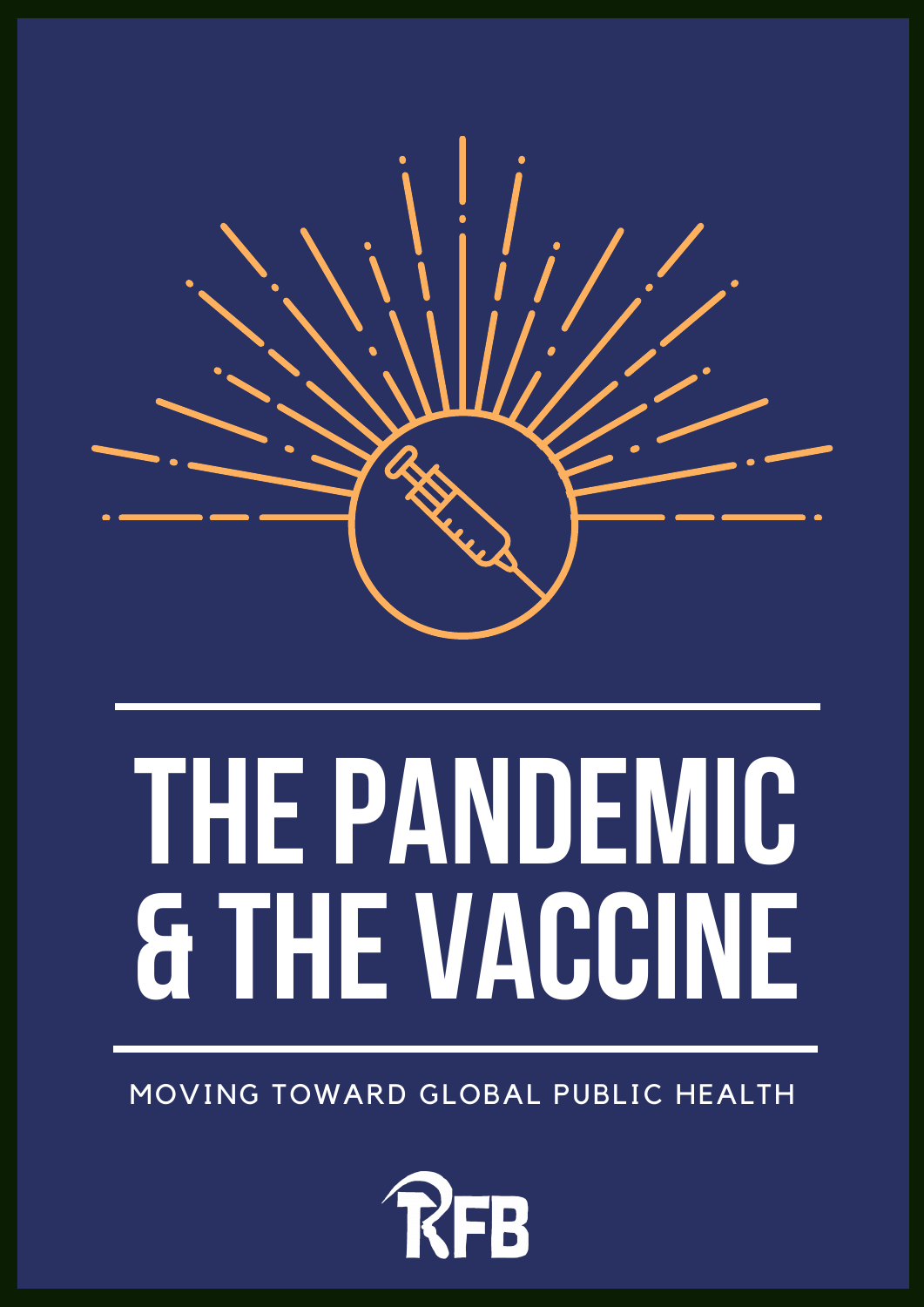#### **LOOKING BACK, LOOKING FORWARD**

As of spring 2021, it has been over a year since the beginning of the COVID-19 pandemic. It has also been just over a year since the British government reluctantly announced the first of a series of half-measure "lockdowns, " as part of a wider pandemic response that deliberately channeled the virus into care homes, left people without the necessary support to isolate properly, and forced health and service workers to continue labouring under unsafe conditions.

The past year has been one of enormous loss and struggle. Even as "lockdown" is lifted, with the government angling for a final and permanent " reopening, " we must reckon with the fact that the capitalist state ' s approach, as ever, is fundamentally at odds with human life and wellbeing.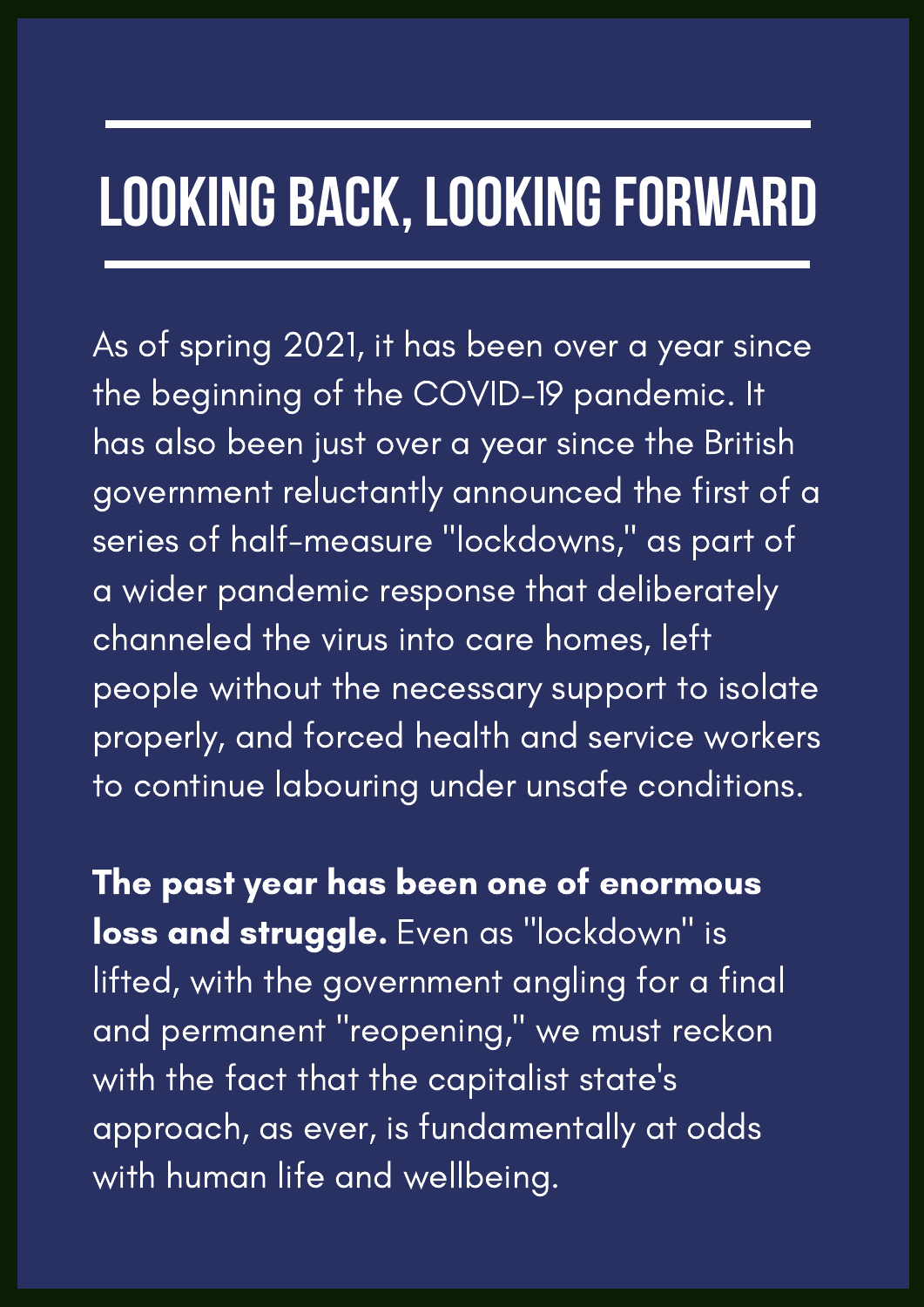Despite all the talk of "reopening" and "things going back to normal," the reality is that nothing will ever be the same again. We can never magically return to a pre-COVID world. The pandemic has brought to the forefront many pre-existing issues around systemic ableism, ageism, racism, healthcare and eugenics, education, accessibility, tenants 'rights, worker safety — issues of deep-rooted injustice which must be faced directly.



With the pivot from "lockdown " measures to vaccination and reopening, just like before, the state ' s plan is designed for the benefit of itself, the ruling class, and the entire capitalist system rather than for the benefit of the people.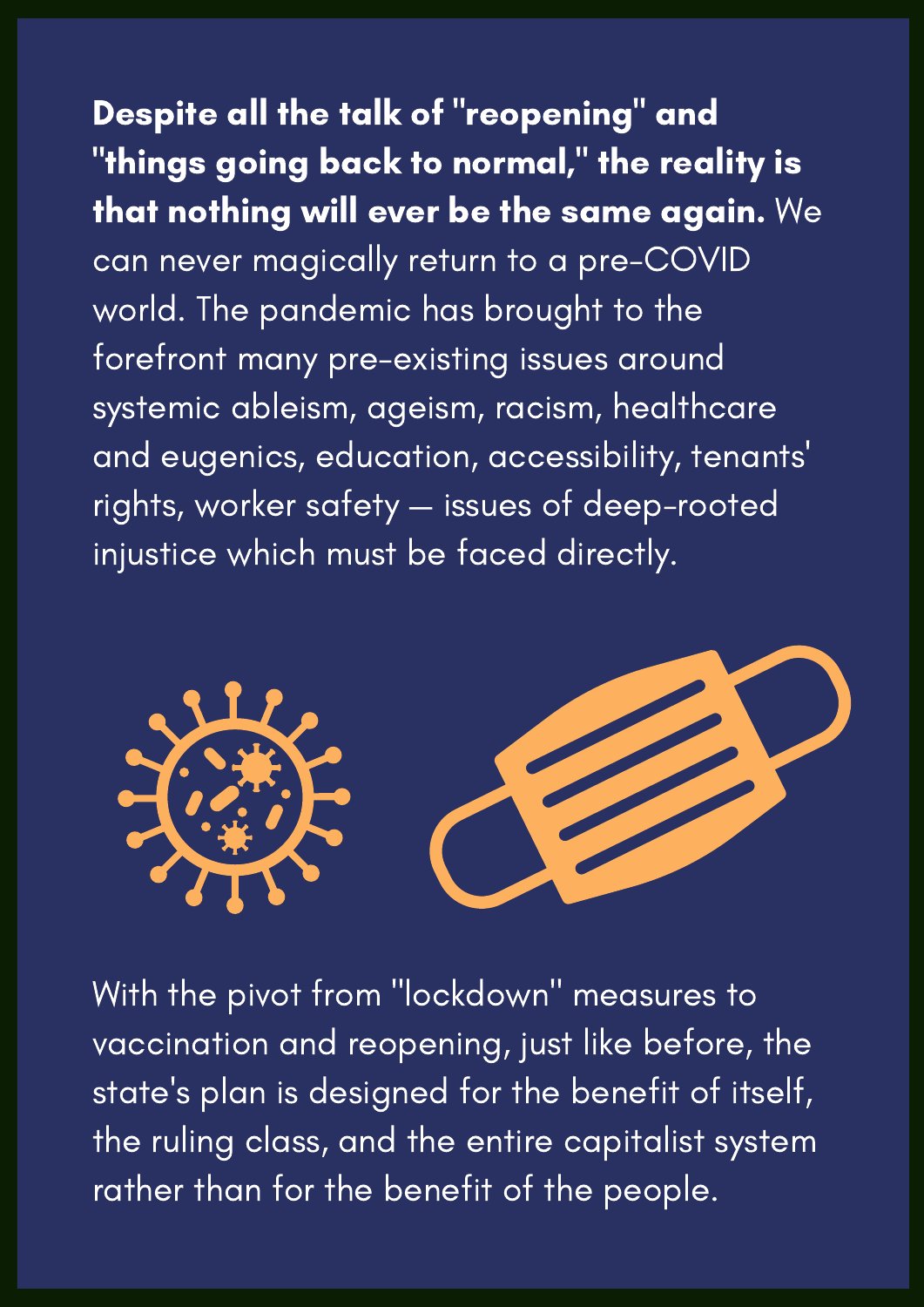## **THE VACCINE**

Evidence suggests that the COVID vaccines are safe and effective at preventing infection. But no vaccine can completely stop transmission (passing the virus to another person), so vaccination cannot eliminate the virus altogether until a majority of people are vaccinated, achieving herd immunity. This takes time under the best of circumstances, and it is even more of a challenge when **distribution of** the vaccine is severely unequal and inequitable.

In Britain, the vaccine rollout has prioritised the elderly and disabled — a futile attempt to distract from the state ' s prior eugenicist policies which intentionally caused mass death in these very same populations. On the other hand, the vaccine is still being withheld from many workers and younger people who are likely (or required) to be attending work and school, as well as other at-risk groups such as the homeless and those without GPs. This allows transmission to continue among unvaccinated populations, keeping the virus spreading.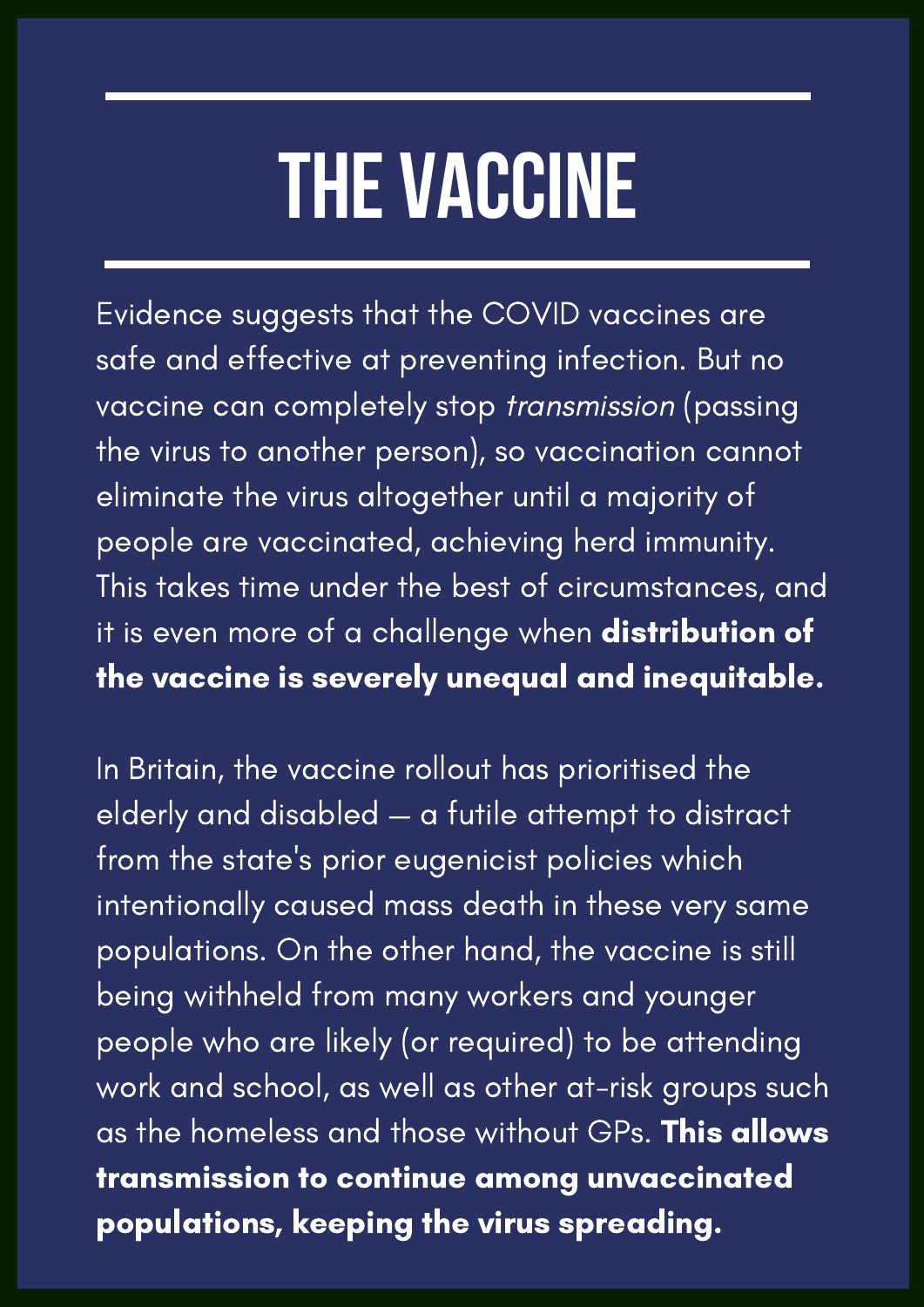Beyond British borders, some countries are struggling to access the vaccine at all. These countries, many of which have been severely underdeveloped (exploited) by British colonialism and neocolonialism, are charged exorbitant prices for the same vaccine that imperialist nations can get much more cheaply. The imperialist nations have the resources to distribute vaccines and assuage this crisis, but it isn 't in their interests to do so. As the pandemic has made clear so many times now, capitalists are only out to make money; where there is no profit to be made, containing the virus is not a priority.

Vaccines, as well as the specialised processes and equipment needed to manufacture them, must not be patented and held hostage behind capitalist opportunism. The health of the world' s people should be prioritised above profit — but British capitalists have never taken that responsibility, and they never will.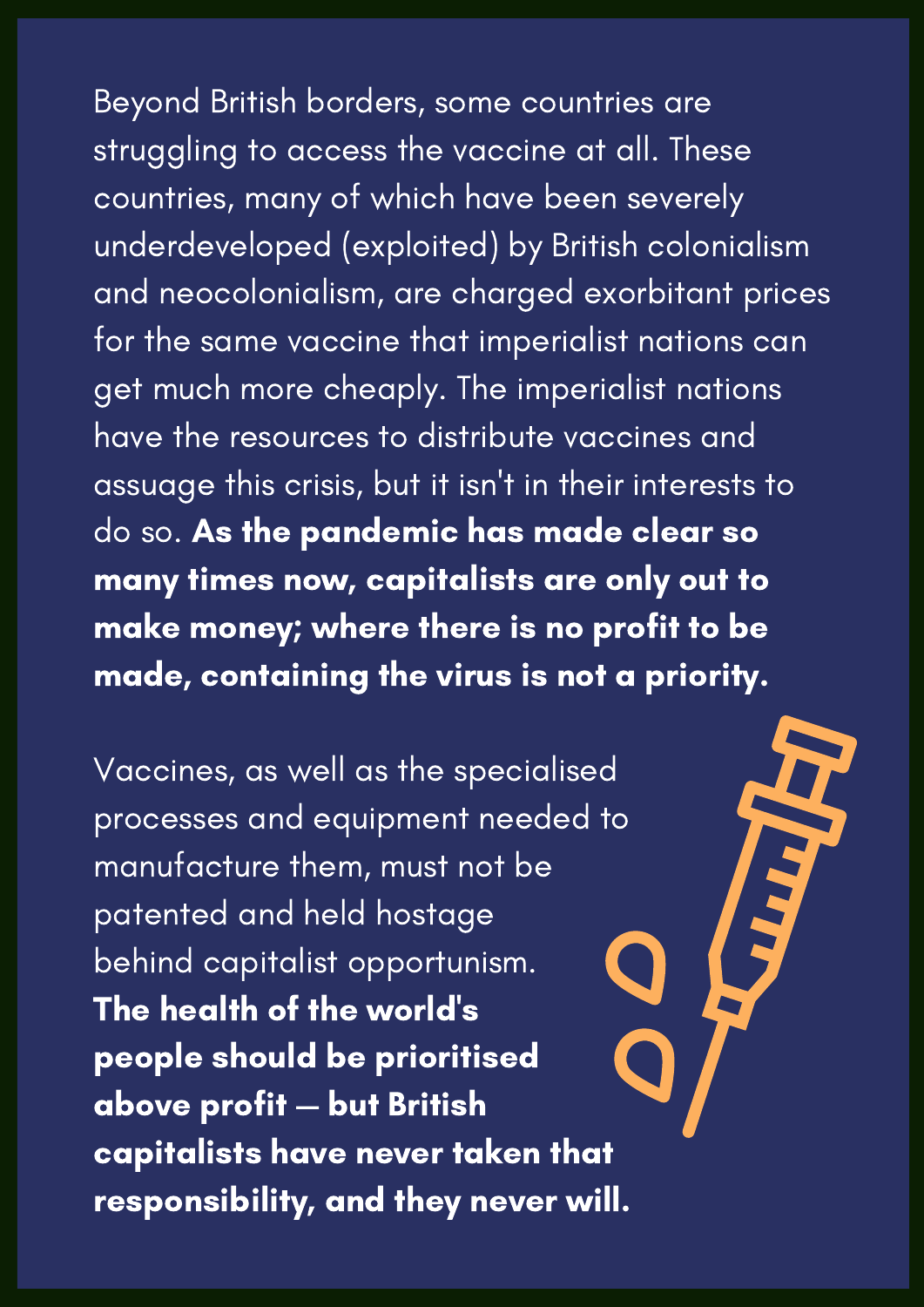Also concerning is the possibility of " vaccine passports " : documents proving a person ' s vaccination status, possession of which would be used to restrict access to services and spaces. This would simply create new barriers for people who have not been able to access the vaccine because of the state 's own refusal to distribute them fairly. It would also increase the state ' s powers of surveillance and punishment, part of its ongoing fascistic turn. It' s clearly not about safety; if the state cared about improving public health and creating virus-free spaces, we would have seen a totally different initial response from the outset of the pandemic, as well as a totally different response right now.

As Britain " reopens " and the bourgeois political parties prattle on about " recovery, " we must be prepared for the forms of oppression that were intensified throughout the pandemic to continue adapting along with this agenda. The state is never going to start acting in the interest of working class and oppressed people — not in Britain, nor internationally.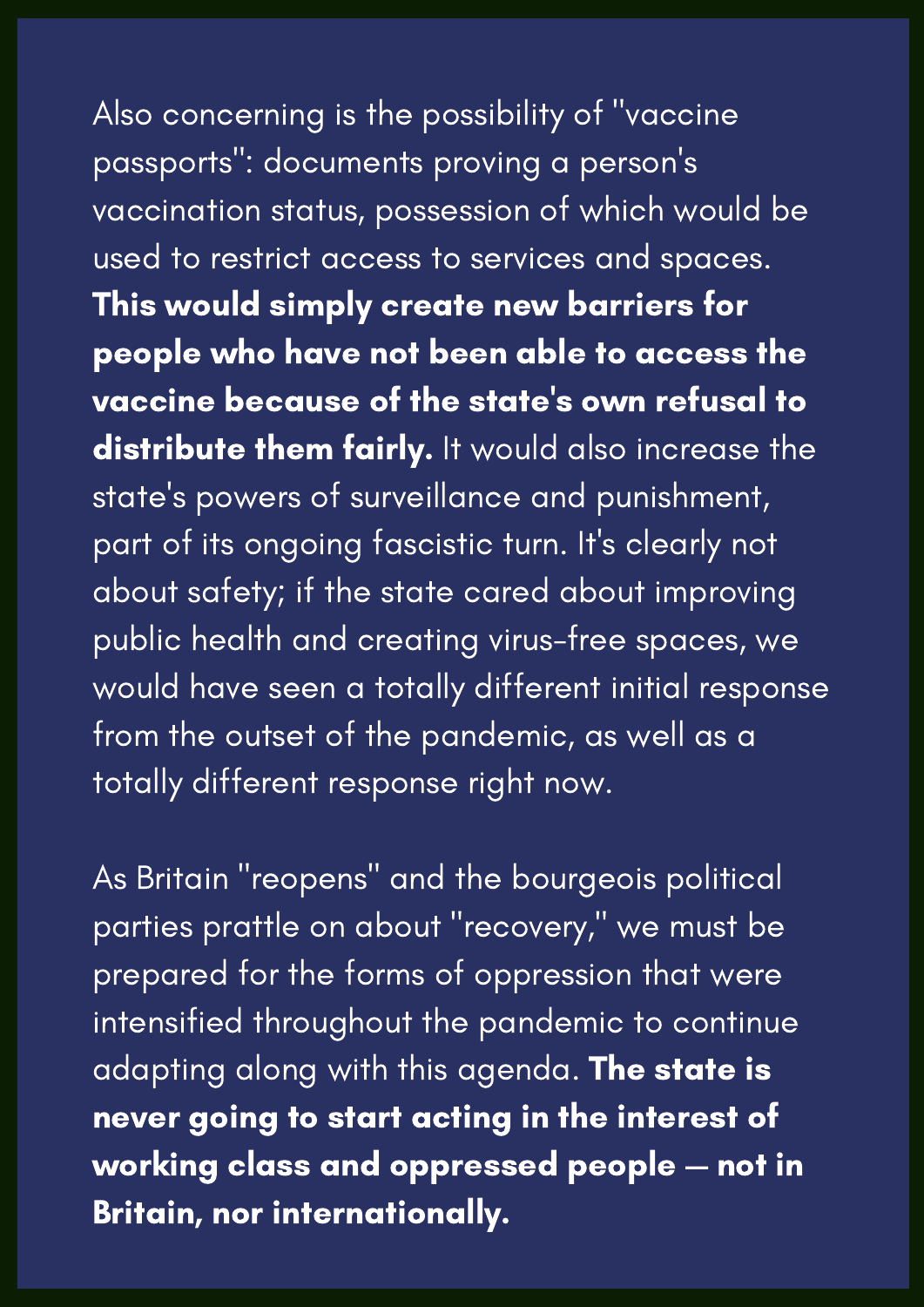### **REOPENING...FOR BUSINESS**

The government is not " reopening " Britain because it is safe or beneficial to the majority of people to do so. It is reopening because capitalism is in crisis, and the system needs workers to keep it shambling along. Having killed over 100,000 people — many of whom were workers — through its piecemeal pandemic strategy, the capitalist state now wants to pick itself up and dust itself off as quickly as possible.

"Back to normal" is what capitalism wants. But " normal" was already falling apart. There was already labour exploitation, imperialist war, healthcare inequality, systemic racism, police violence, the climate crisis — the pandemic only worsened these problems. The reopening is just the capitalists ' anxious attempt to kickstart an economic system that was already doomed.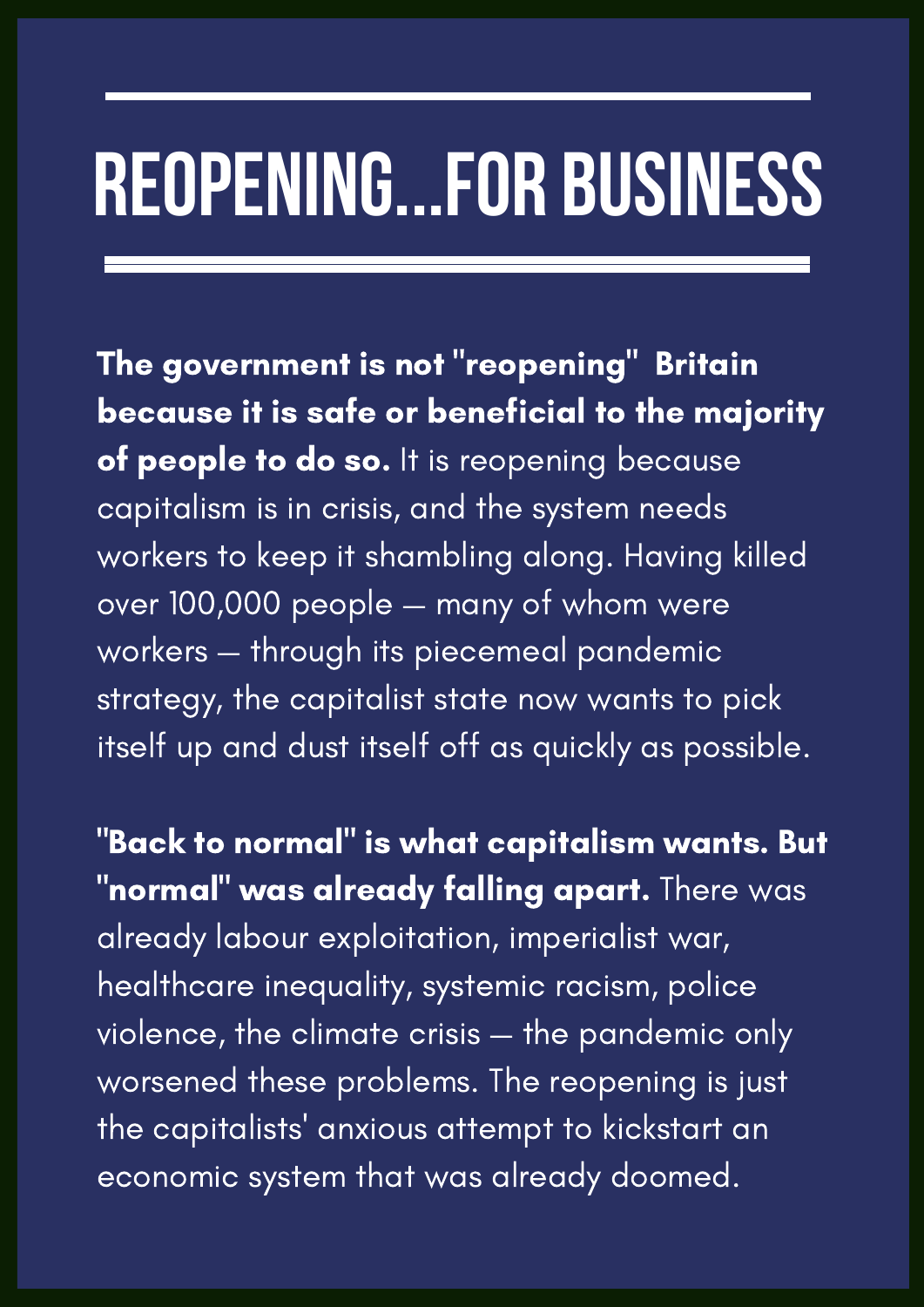That is to say, reopening is not actually about letting people get back to the forms of in-person connection that many have been missing out on for so long. Rather, it' s about getting people out making money and spending money again — in other words, it' s about getting people back



to work generating profits for the wealthy.

Throughout the pandemic, the state ' s restrictions have not been based on what is safe, but on what is economically productive. Family members are not allowed to go to each other ' s houses to help with housework or childcare, but they are allowed to hire a cleaner or a nanny. The first situation is relatively low-risk, but no one is getting paid for it. In the second situation, the risk is higher for everyone involved, but it creates economic activity. The reason the latter is permitted while the former is banned is simple: the state ' s priority is not the health of people, but of the capitalist economy.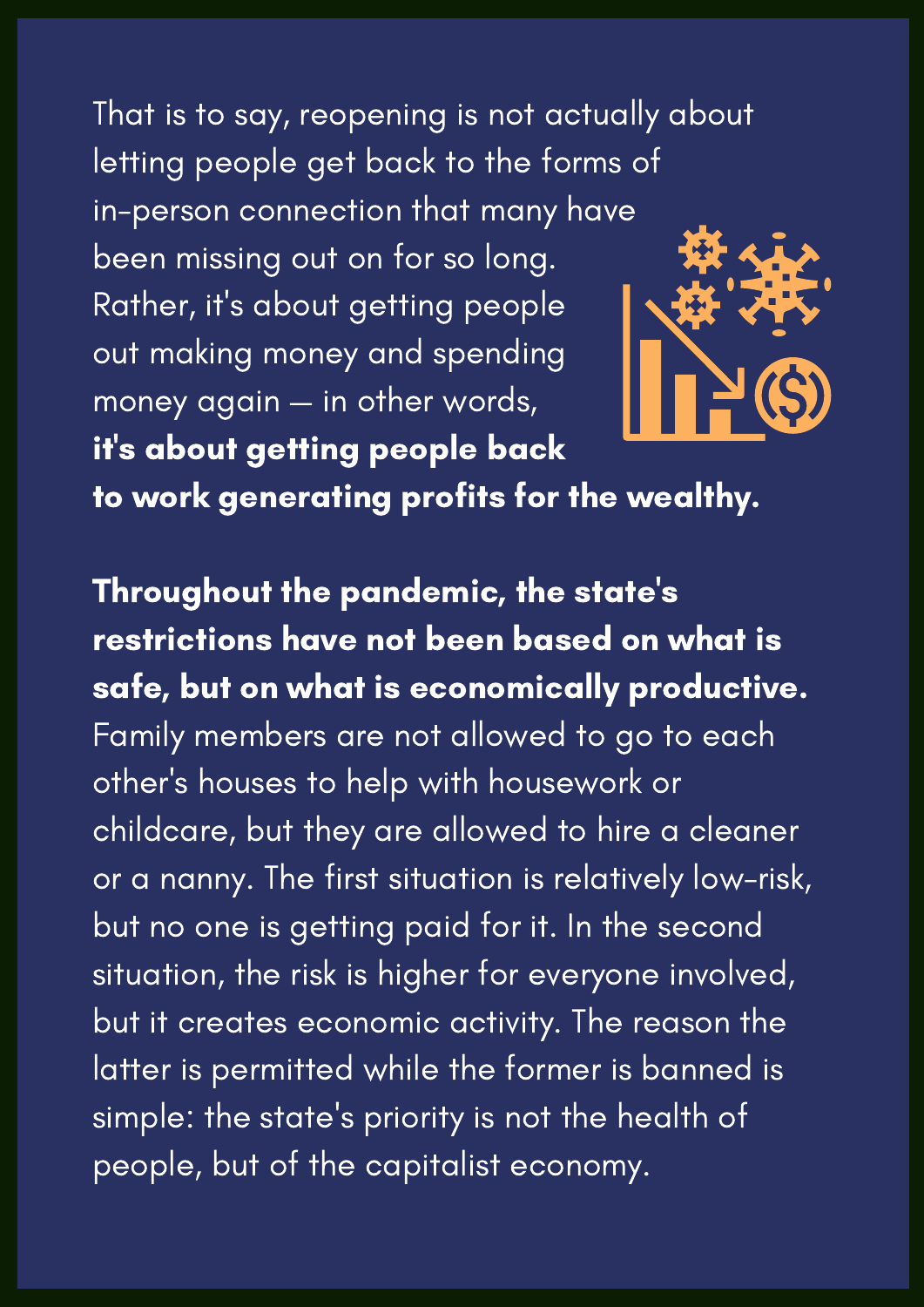So what does reopening actually mean for the health of the working and oppressed classes? Accommodations for remote work and study — which were often denied to disabled people before the pandemic — are now commonplace. However, these measures were implemented not for the sake of health or accessibility, but for the sake of continuing economic activity in any way possible. We will likely soon begin to see attempts to withdraw these accommodations and force workers back into the workplace, removing any autonomy they may have gained over their working conditions.

We should resist these rollbacks on worker autonomy. However, it is important to recognise that the most vulnerable and heavily exploited workers — particularly those in the service industry, such as line cooks and delivery drivers - have never had this autonomy, and have been subjected to the most dangerous conditions throughout the pandemic. Going forward, while some workers may be able to continue with work-from-home arrangements that prioritise their safety, workers in jobs that cannot be done remotely (and which enable others to work remotely) will continue to be forced to accept in-person work and its associated risks. We must act in solidarity with these workers and support their ongoing labour struggles.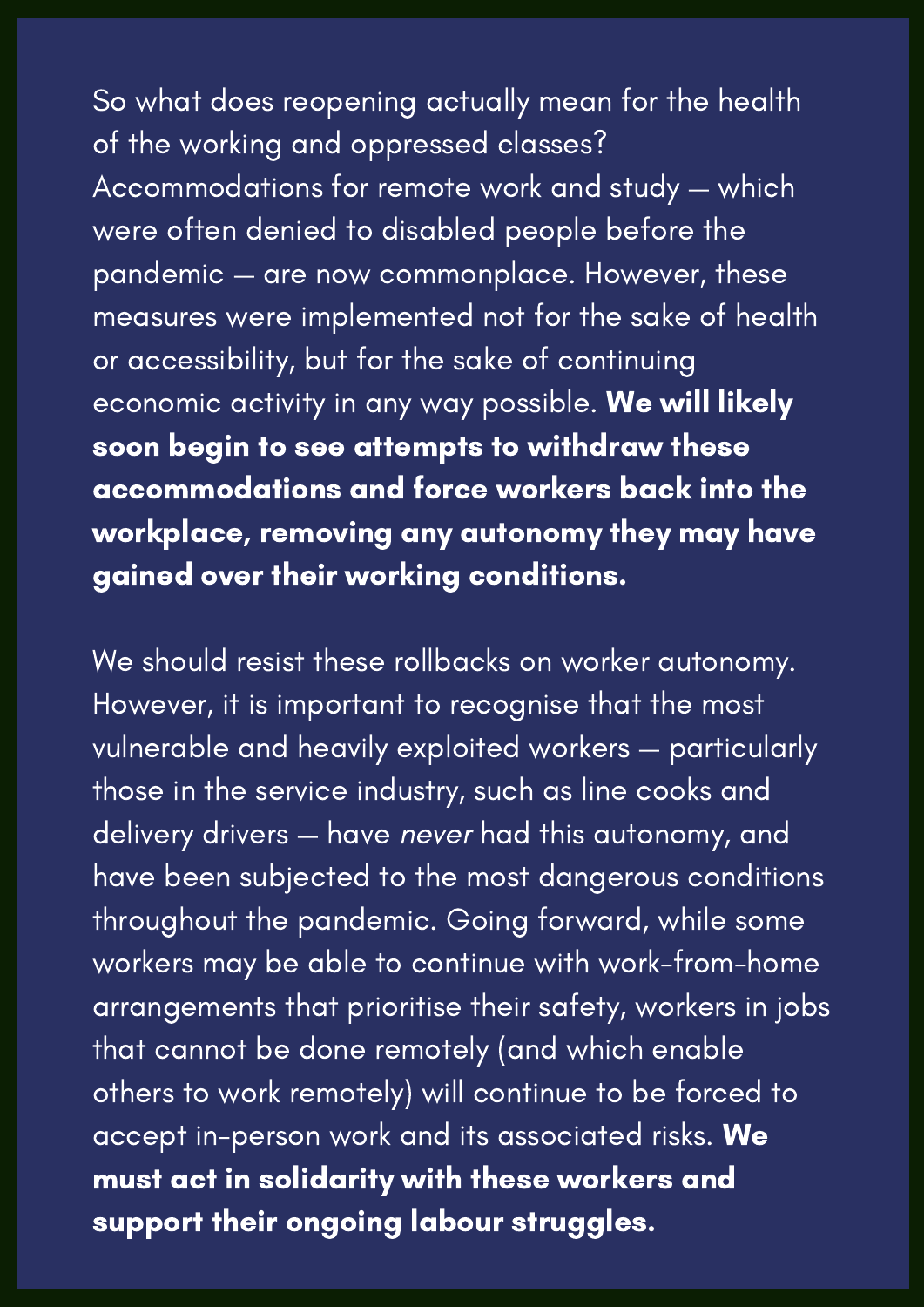We must also recognise the ongoing damage to public health caused by certain forms of capitalist violence which are rife in Britain: evictions and homelessness, deportations, and imprisonment.

Although the Coronavirus Act 2020 put a temporary ban on evictions, it will soon be legal again for landlords to throw people out onto the streets, where the virus is only one of many threats to health. Meanwhile, deportations and detainments

have continued unchecked, subjecting society ' s most marginalised populations to unhygienic, unsafe, and fundamentally inhumane conditions.



It cannot be overstated how severely the British state, along with other capitalist states like the US, has exacerbated and prolonged this global health crisis through racist and imperialist policies of private property, criminalisation and border control. Now more than ever, we need to direct our energy towards ensuring that this state is dismantled — it has proven that even in the most extreme scenarios, it will not act in the interests of humanity.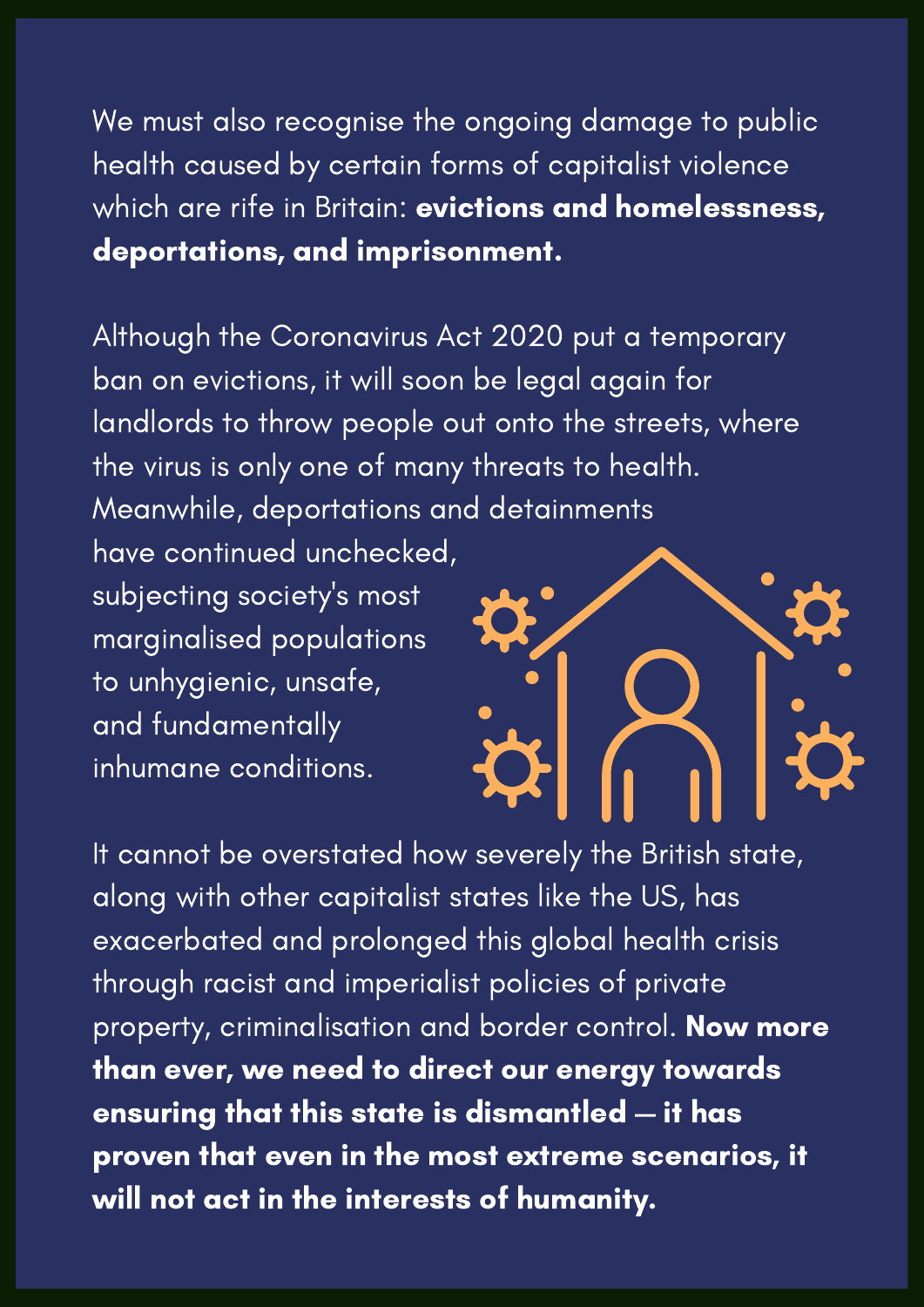# **OUR DEMANDS**

- Vaccine distribution based on risk of exposure — not age
- . No vaccine passports or discrimination based on vaccination status
- No vaccine apartheid excess doses ordered by Europe and the US to be immediately distributed internationally
- **Immediate investment in vaccine** manufacturing for the Global South
- **Investment in infrastructure and** equipment to enable continued remote work/study where possible — no mandatory returns to physical attendance
- No more deportations or evictions
- Immediate release and housing of  $\bullet$ prisoners, refugees, and asylum seekers